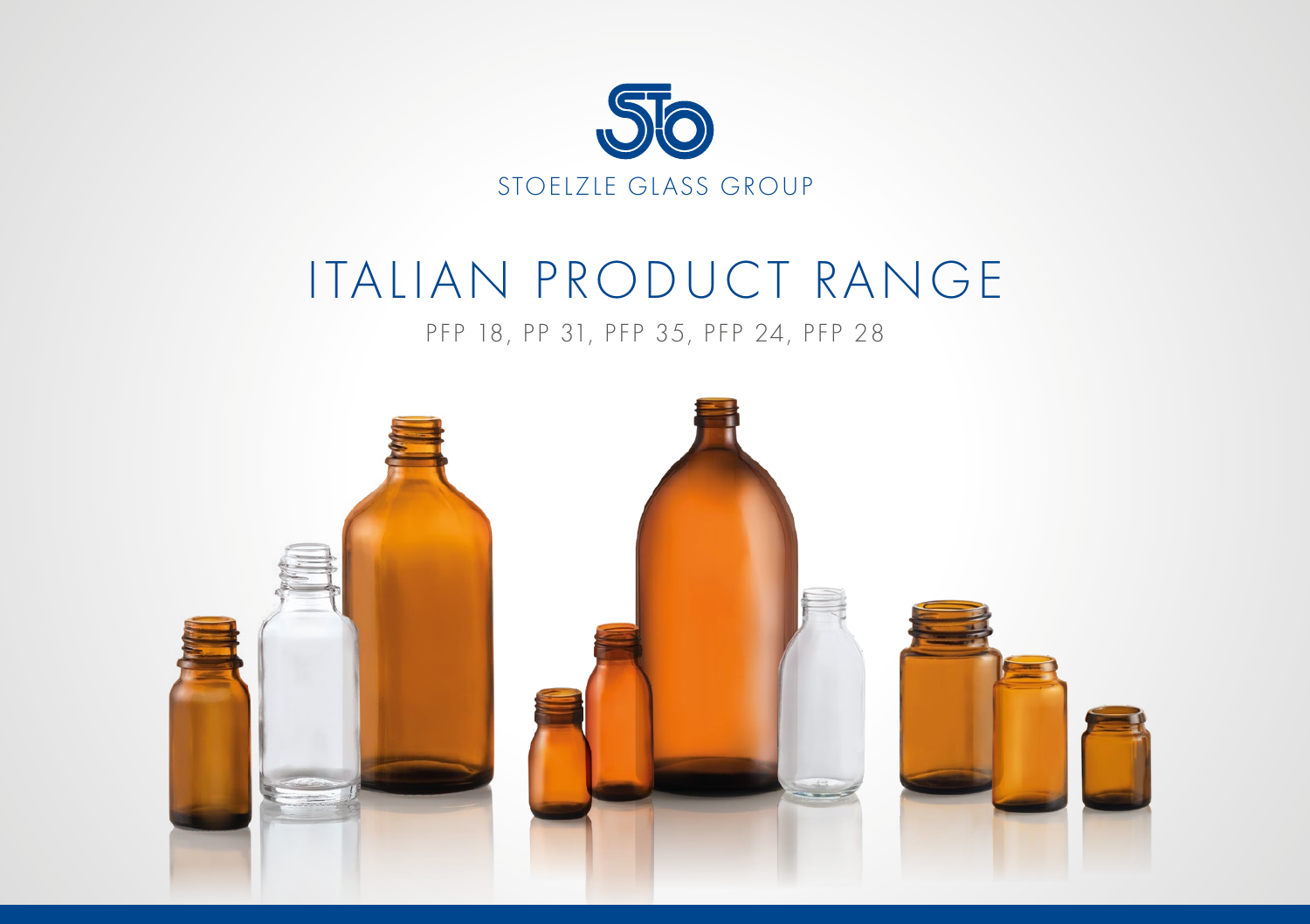### STOELZLE GLASS GROUP



### PRODUCTION SITES

1. Stoelzle Oberglas GmbH (Köflach, AT) 2. Stoelzle Wymiarki Sp. z o.o. (Wymiarki, PL) 3. Stoelzle Union s.r.o (Heřmanova Huť, CZ)

#### PRODUCTION & DECORATION SITES

4. Stoelzle Częstochowa Sp. z o.o. (Częstochowa, PL) 5. Stoelzle Masnières Parfumerie & Decoration SAS (Masnières, FR) 6. Stoelzle Flaconnage Ltd. (West Yorkshire, GB)

#### SALES REPRESENTATIVES

SALES OFFICES

7. Stoelzle Glass USA Inc. (New York, USA) 8. Stoelzle Glass Russia LLC (Moscow, RU) 9. Stoelzle Oberglas GmbH (Vienna, AT) 10. Stoelze Glas Italia srl (Milan, IT) 11. Stoelzle Glass Group (Cognac, FR)

DISTRIBUTION CENTERS 12. Salt Lake City (Utah, USA) 13. Cranbury (New Jersey, USA)

Headquarter in Köflach (AT)

6 Production sites





5 Sales offices (AT, RU, USA, IT, FR)



8

 $\bigwedge$ 

350 Million euro



3.2 Billion bottles output in a year

<sup>12</sup> <sup>13</sup>



1 2 3

 $5003$ 

**10** 10

6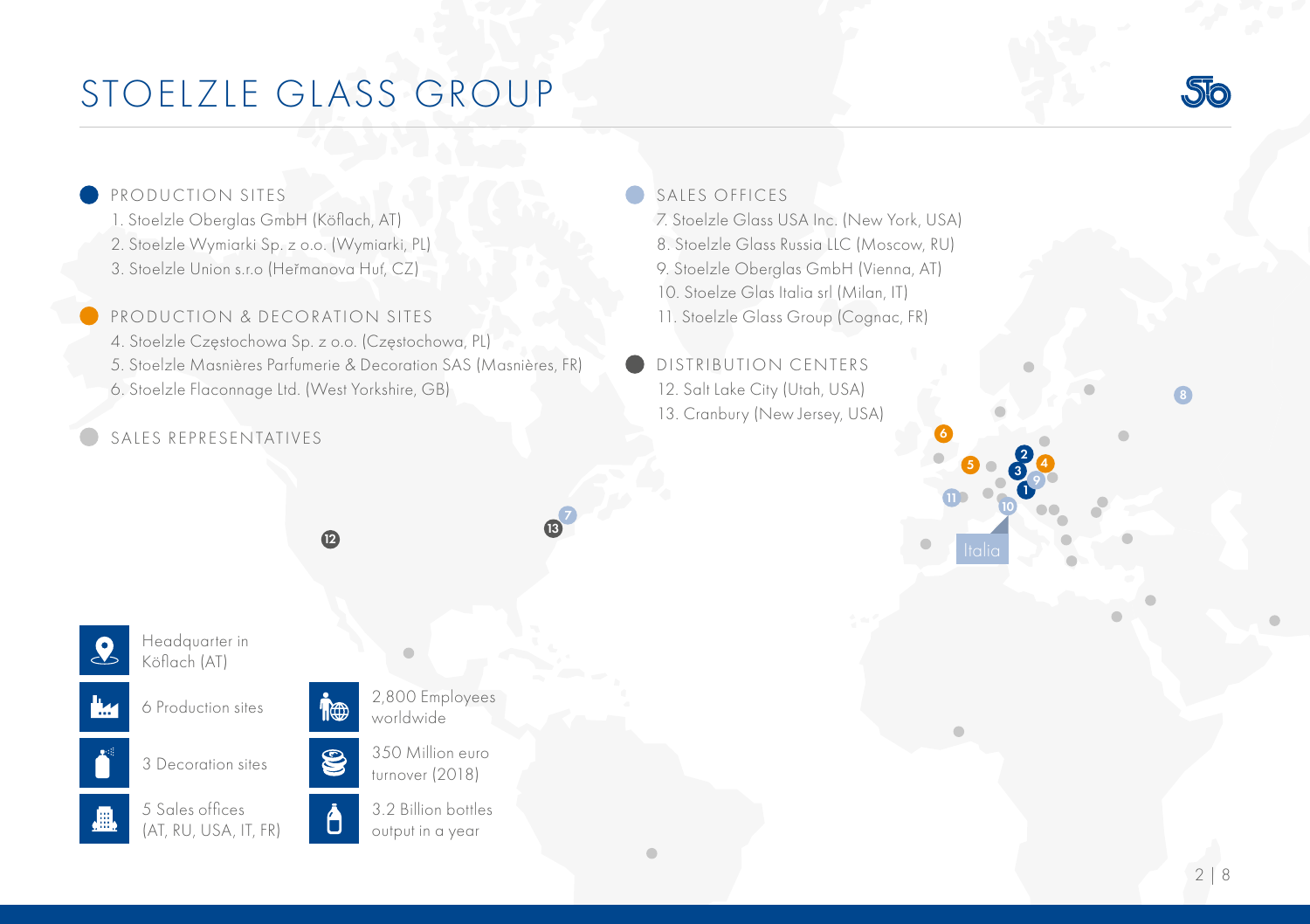### DROPPER BOTTLES





| Article/Number              | 69145  | 72718         | 72460         | 72879         | 69058         | 74139         |
|-----------------------------|--------|---------------|---------------|---------------|---------------|---------------|
| Volume (ml)                 | 5      | 10            | 15            | 20            | 30            | 50            |
| Brimful (ml)                | 6.40   | 15            | 20            | 26            | 35.5          | 55.8          |
| Weight~ (g)                 | 15     | 24.5          | 27            | 31            | 41            | 60            |
| Height (mm)                 | 43.2   | 58.5          | 61.5          | 67.7          | 73.2          | 87            |
| $\leftrightarrow$ Size (mm) | 20.8   | 25.5          | 28.5          | 30            | 34            | 38.8          |
| Neck finish                 | PFP 18 | <b>PFP 18</b> | <b>PFP 18</b> | <b>PFP 18</b> | <b>PFP 18</b> | <b>PFP 18</b> |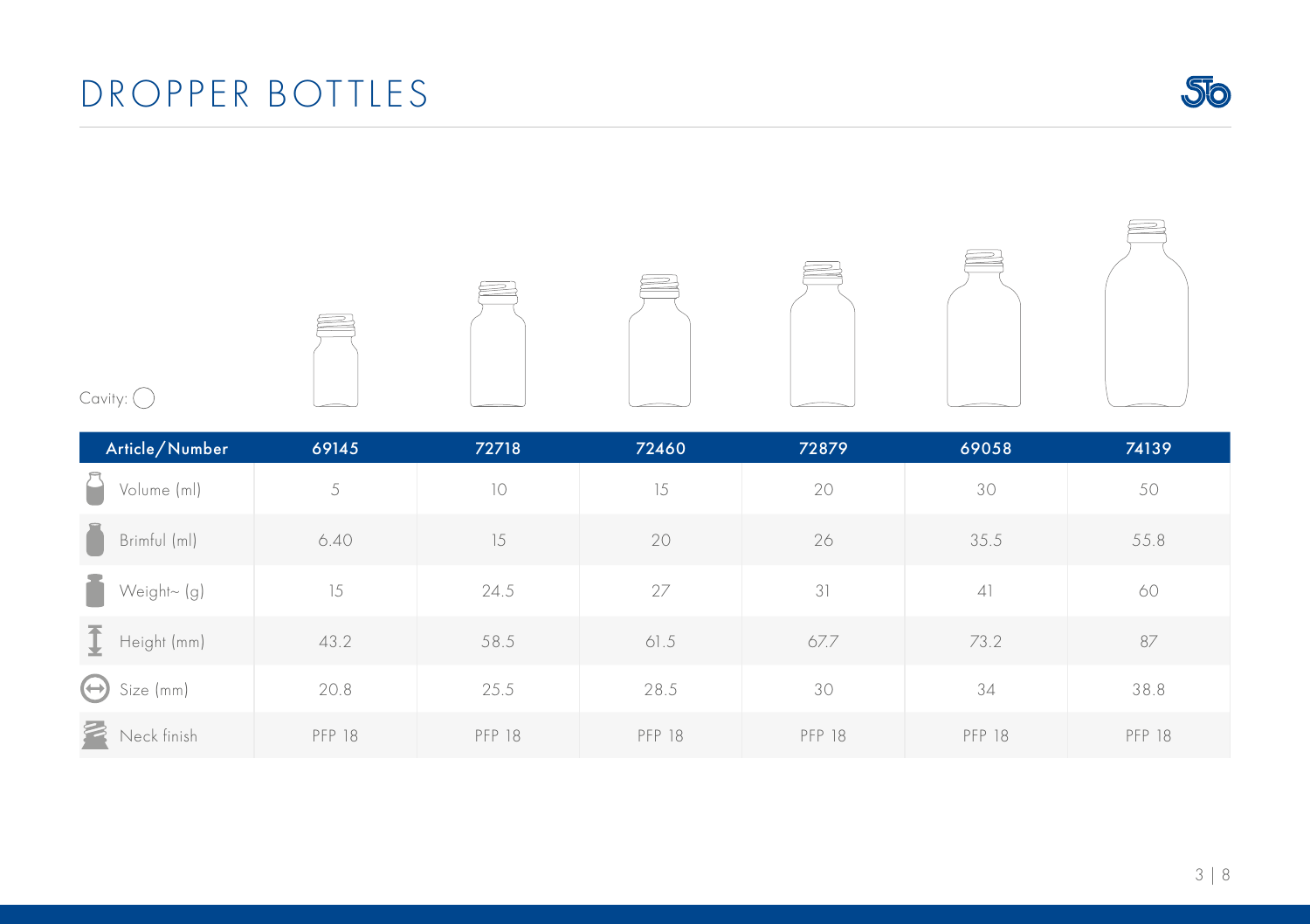



Cavity:  $\bigcirc$ 

| Article/Number                         | 69052  | 74139  | 72807  | 69131  | 72999  | 72812         |
|----------------------------------------|--------|--------|--------|--------|--------|---------------|
| Volume (ml)                            | 30     | 100    | 125    | 175    | 215    | 220           |
| Brimful (ml)                           | 33     | 113.5  | 135    | 184    | 225    | 228           |
| Weight~ (g)                            | 40     | 98     | 91     | 130    | 150    | 144           |
| $\overline{\mathbf{I}}$<br>Height (mm) | 68     | 110.4  | 116.5  | 128    | 127    | 148           |
| $(\leftrightarrow)$<br>Size (mm)       | 33.5   | 47     | 49.5   | 54.3   | 60.5   | 55            |
| 2<br>Neck finish                       | PFP 24 | PFP 24 | PFP 24 | PFP 24 | PFP 24 | <b>PFP 24</b> |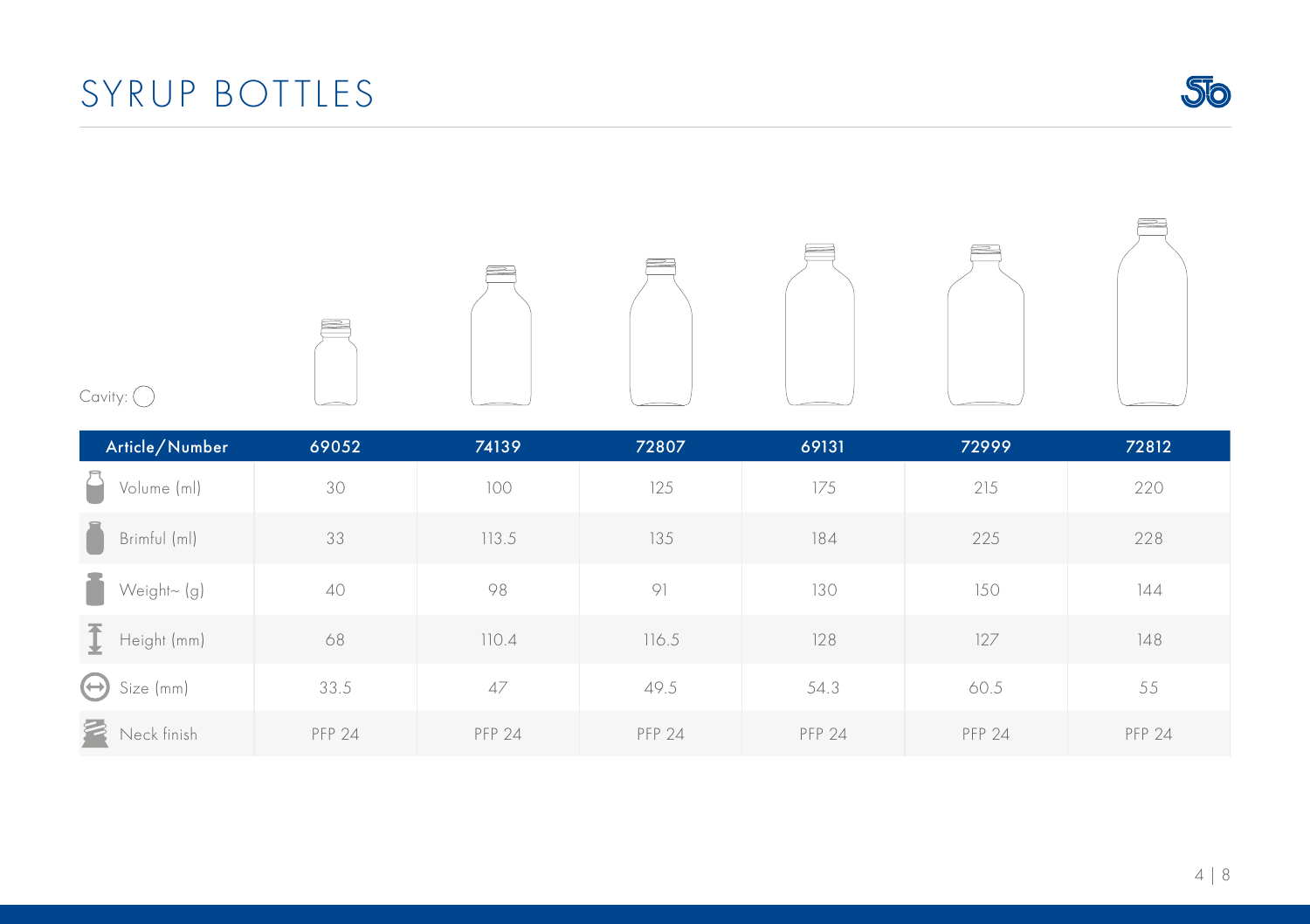### SYRUP BOTTLES

\*Also available with calibration mark at 50 mm and 60 mm. \*\*Available with neck finish PFP 28/1620 on request.

|                     | Article/Number | 69179         | 72434         | 72434         | 72434*        | 72434*        | 72434 **      |
|---------------------|----------------|---------------|---------------|---------------|---------------|---------------|---------------|
|                     | Volume (ml)    | 30            | 60            | 90            | 100           | 125           | 150           |
|                     | Brimful (ml)   | 40            | 67.5          | 97.5          | 108           | 133           | 158           |
|                     | Weight~ (g)    | 47            | 60            | 69            | 72            | 88            | 98            |
| 本<br>土              | Height (mm)    | 71.7          | 94            | 103.1         | 104.8         | 114.4         | 122.8         |
| $(\leftrightarrow)$ | Size (mm)      | 35.4          | 38.6          | 43.9          | 46.1          | 49            | 51.6          |
|                     | Neck finish    | <b>PFP 28</b> | <b>PFP 28</b> | <b>PFP 28</b> | <b>PFP 28</b> | <b>PFP 28</b> | <b>PFP 28</b> |





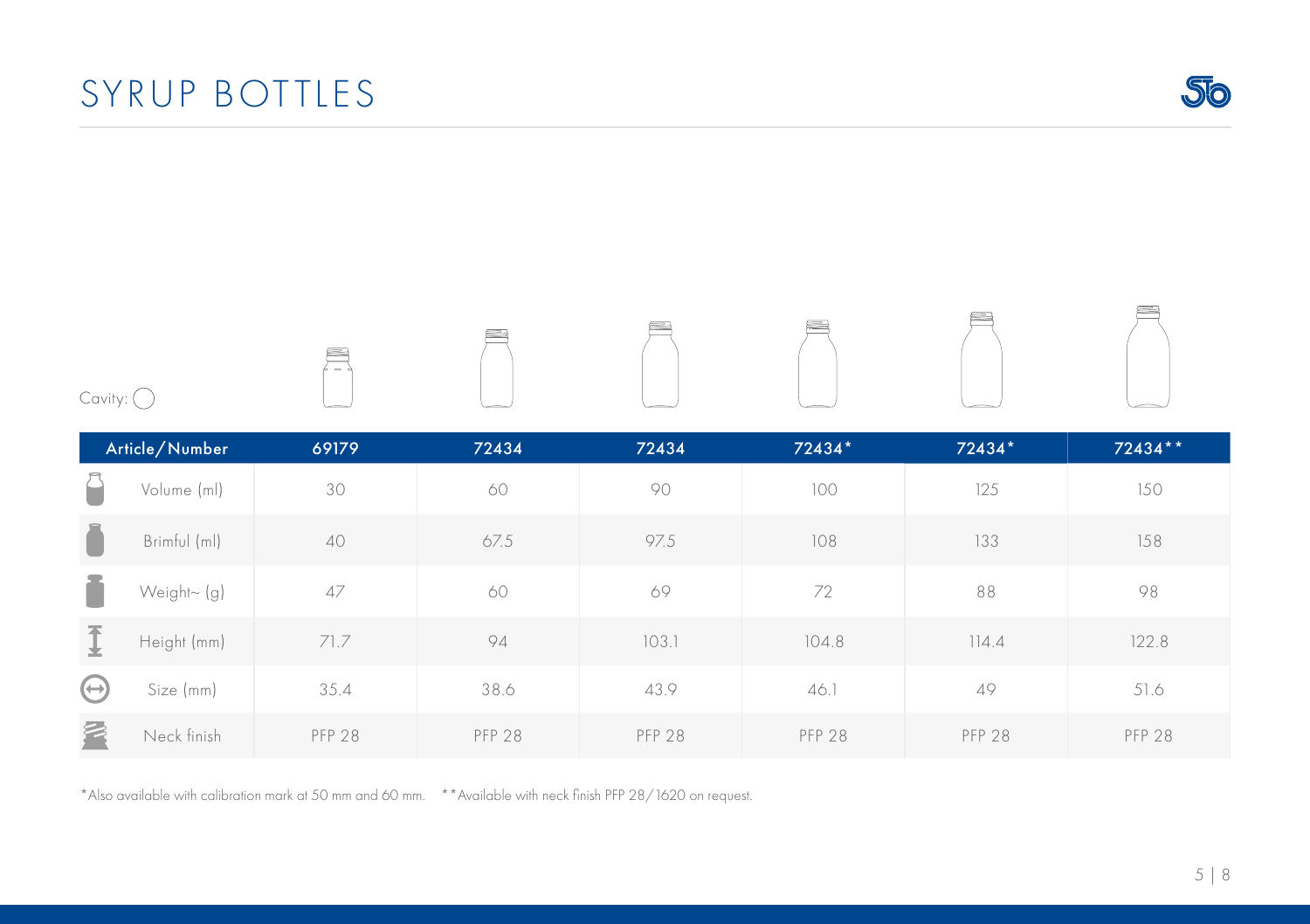## SYRUP BOTTLES

|             | Article/Number | 72434         | 72434         | 72434         | 72000         | 72000         |
|-------------|----------------|---------------|---------------|---------------|---------------|---------------|
|             | Volume (ml)    | 180           | 200           | 250           | 500           | 1.000         |
| $\equiv$    | Brimful (ml)   | 189           | 209           | 263           | 520           | 1.065         |
|             | Weight~ (g)    | 110           | 120           | 148           | 285           | 605           |
| I           | Height (mm)    | 129.9         | 133.3         | 142.9         | 185.4         | 225.1         |
| $\bigoplus$ | Size (mm)      | 54.7          | 57            | 61.7          | 75.5          | 96.5          |
| 2           | Neck finish    | <b>PFP 28</b> | <b>PFP 28</b> | <b>PFP 28</b> | <b>PFP 28</b> | <b>PFP 28</b> |





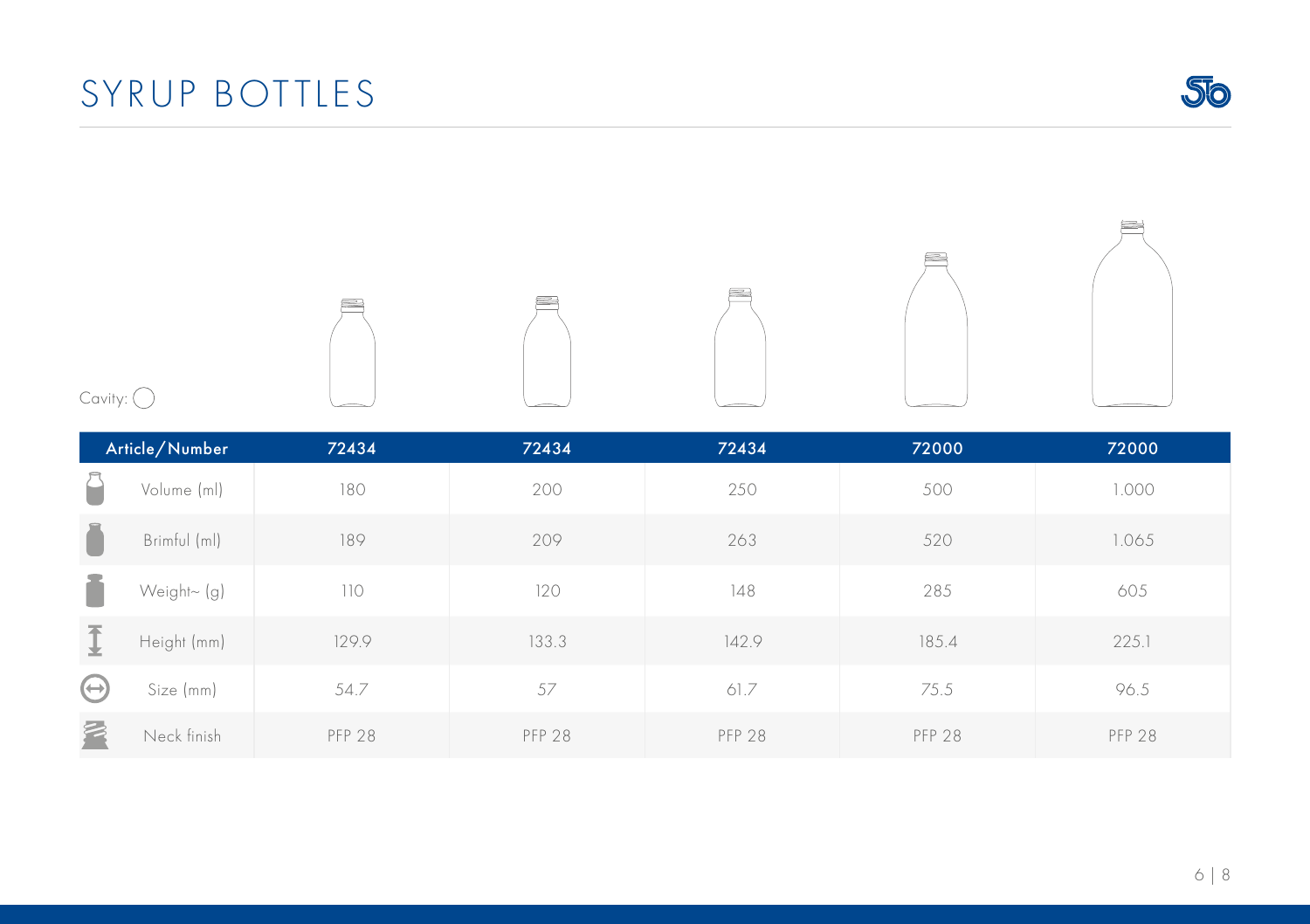



Cavity:  $\bigcirc$ 

| Article/Number                         | 72754 | 72501     | 72502 | 69026           |
|----------------------------------------|-------|-----------|-------|-----------------|
| Volume (ml)                            | 25    | 30        | 50    | 60              |
| Brimful (ml)                           | 32    | 42.8      | 62.5  | 72              |
| Weight~ (g)                            | 35    | 50        | 68    | 65              |
| $\overline{\mathbf{I}}$<br>Height (mm) | 50.5  | 62.7      | 82.5  | 81              |
| Size (mm)<br>$(\leftrightarrow)$       | 38    | 40        | 40.3  | 4               |
| Neck finish                            | PP 31 | PP 31,5 S | PP 31 | <b>PFP 35 S</b> |